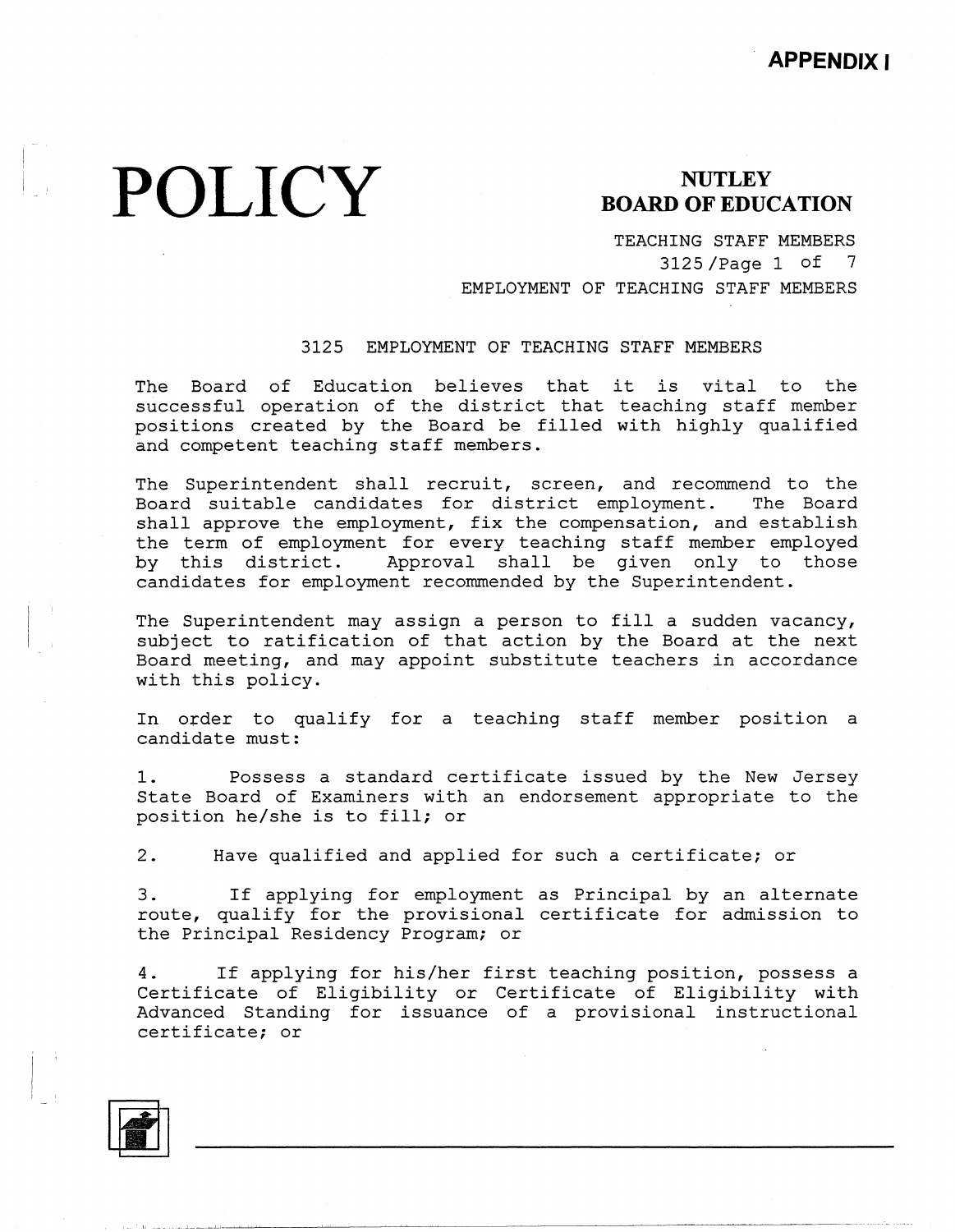**POLICY** BOARD OF EDUC

## **BOARD OF EDUCATION**

TEACHING STAFF MEMBERS 3125 /Page 2 of 7 EMPLOYMENT OF TEACHING STAFF MEMBERS

5. In the event extenuating circumstances prevent the Board from recruiting a suitable certified candidate in those endorsement areas permitted by State Board rules, possess an emergency certificate appropriately endorsed.

The Superintendent shall require visual proof of any candidate's certification or pending application for certification.

No person shall be employed in a position involving regular contact with pupils unless the Board has notice that no criminal history record information exists on file in the Federal Bureau of Investigation, Identification Division, or the State Bureau of Identification which would disqualify the individual from being employed or utilized in such capacity or position.

Criminal history record checks will be required pursuant to New Jersey Department of Education regulations and procedures. Any person to be employed by the district, other than a school bus driver, must undergo a criminal history background check. All contracted employees having regular pupil contact must undergo a<br>criminal record history check. Approval letters will be valid criminal record history check. only for the district or contract service provider through which the person to be employed made application for employment.

A permanent employee hired prior to October 8, 1986, who applies for and is selected for a different position in the district is "grandfathered" and not required to undergo a criminal history background check. An employee hired after October 8, 1986 for a position without regular pupil contact and later receives a position with pupil contact, must undergo a criminal history background check at the time of transfer to the new position.

Individuals who provide volunteer services and pupil teachers are not subject to this criminal history record information requirement. An individual shall be permanently disqualified . from employment or service in the school district if the criminal history record check reveals a record of conviction for crimes as defined in N.J.S.A. 18A:6-7.l.

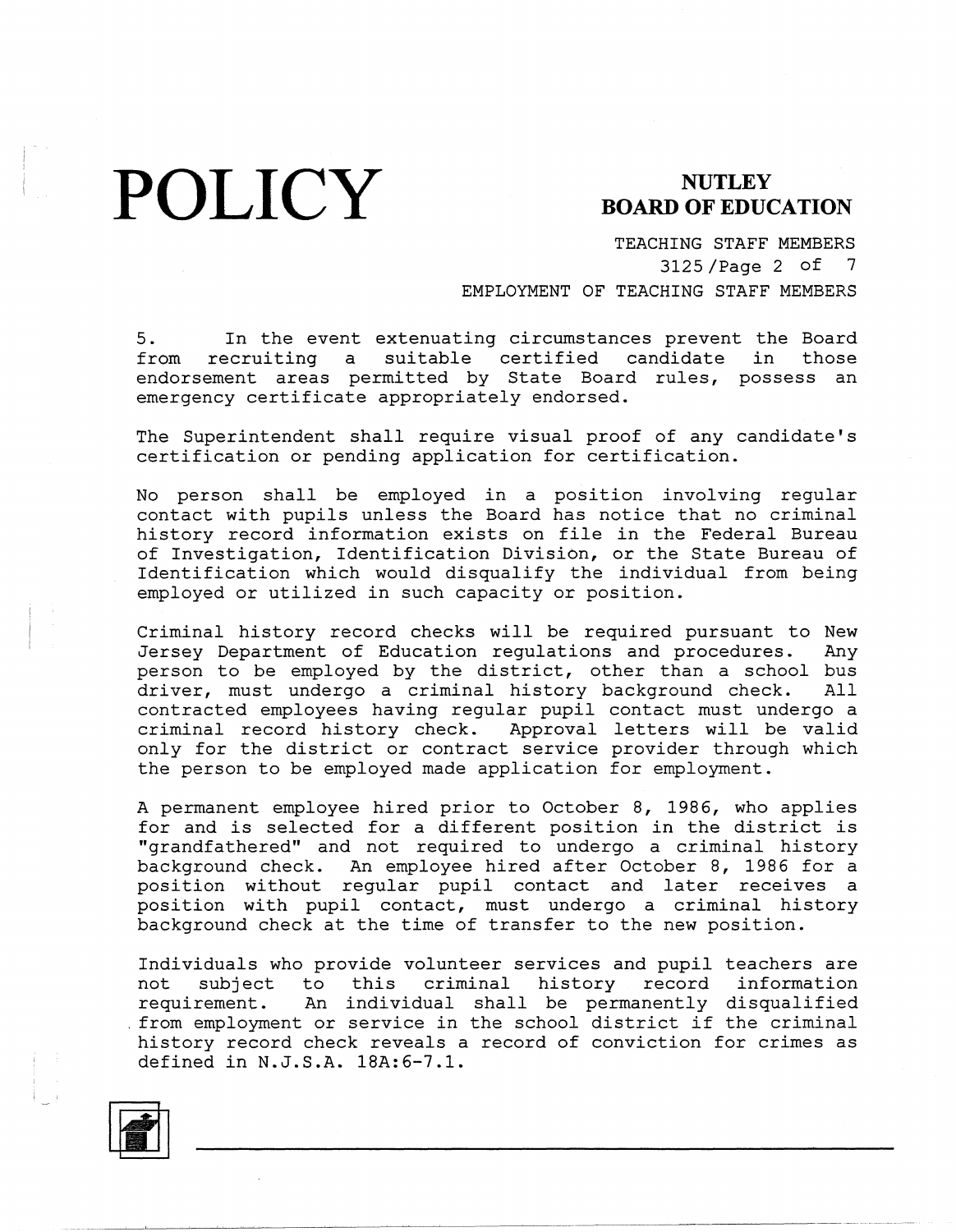**POLICY** BOARD OF EDUCATION

TEACHING STAFF MEMBERS 3125 /Page 3 of 7 EMPLOYMENT OF TEACHING STAFF MEMBERS

Substitute employees, who are rehired annually by the Board, are required to undergo a criminal history record check upon initial employment, provided the substitute continues in the employ of at least one of the districts at which the substitute was employed within one year of the approval of the criminal history record check. A substitute employee later selected for a permanent position within the district does not need to undergo a new criminal history background check provided there is no break in service in the substitute employment. A break in service is when the employee is no longer approved by the employing Board of Education. An employee who has been laid off {dismissed because of employee reduction) and is asked to be re-employed by the district and/or contractor must submit to a new criminal history background check.

The Board or contracted service provider may employ an applicant on an emergent basis for a period not to exceed three months, pending completion of a criminal history records check if the Board or contractor demonstrates to the Commissioner of Education that special circumstances exist which justify the emergent employment as prescribed in N.J.S.A. 18A:6-7.lc. In the event the criminal background check is not completed for an emergent hired employee within three months, the Board or contractor may petition the Commissioner for an extension of time, not to exceed two months, in order to retain the employee.

No criminal history record check shall be furnished unless the applicant provided written consent to the check. The applicant shall bear the cost for the check, including all costs for administering and processing the check. The district will deny employment to an applicant if the applicant is required and refuses to submit to a criminal history background check.

A teaching staff member's misstatement of fact material to his/her qualifications for employment or the determination of his/her salary will be considered by the Board to constit grounds for dismissal.

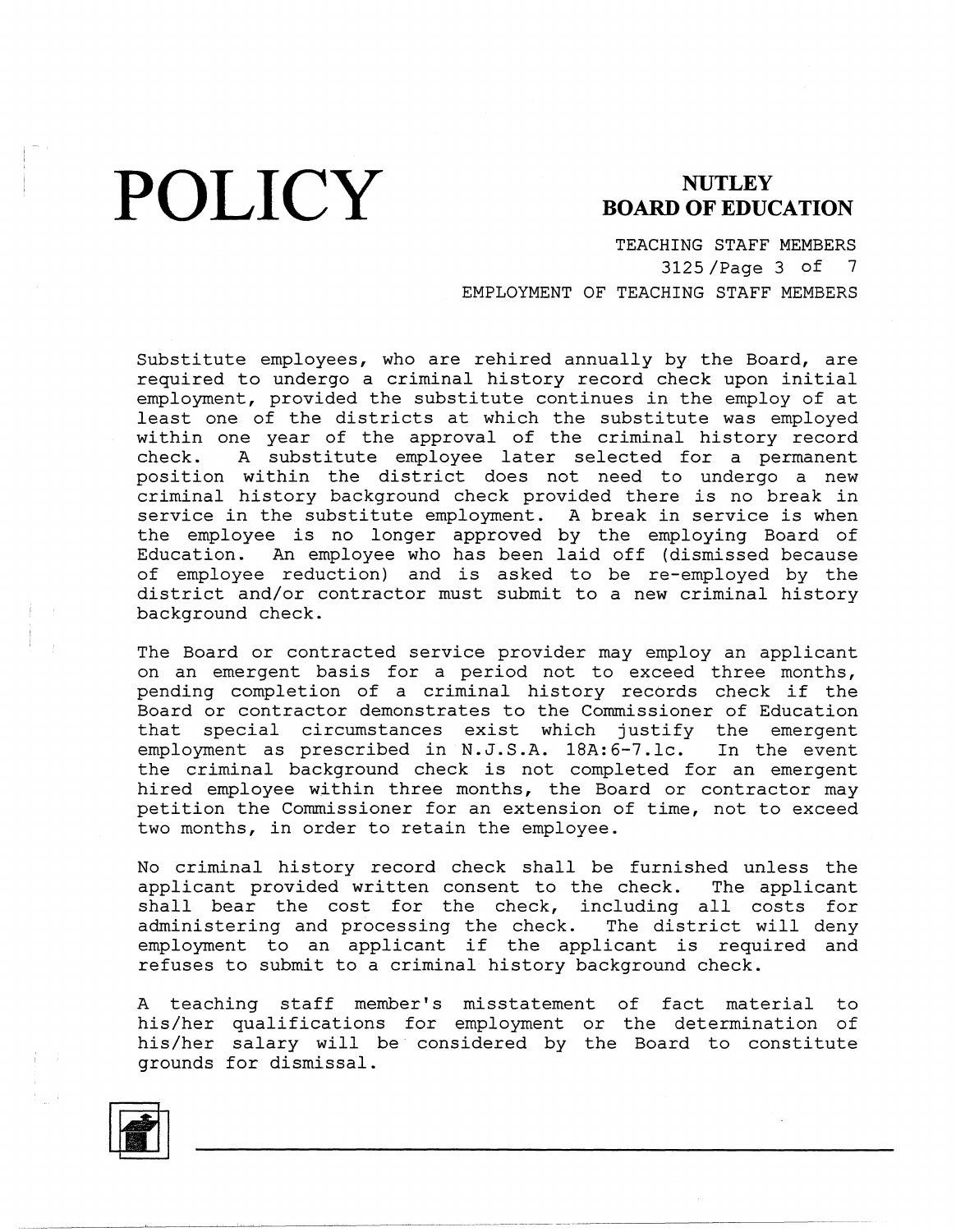# **POLICY**

### **NUTLEY BOARD OF EDUCATION**

TEACHING STAFF MEMBERS 3125 /Page 4 of 7 EMPLOYMENT OF TEACHING STAFF MEMBERS

Nepotism

The Board will not employ but may reemploy the child, sibling, spouse, or parent, in fact or in-law, or any dependent of a Board member.

All new employees will be required, within three days of the first day of hire, to complete the federal Form I-9 and supply the documentation necessary to demonstrate the employee's identity and employment eligibility under the Immigration Reform and Control Act of 1986. Completed Forms I-9 will be retained for three years or until one year after the end of the employee's separation, whichever is longer.

Part-time Teaching Staff Members

A "part-time teaching staff member" is a member employed less than full-time. "Full-time" is employment for a full school day and a full school week; a full school day is defined by the worksite, and a full school week is five days, Monday through Friday.

Substitute Teachers

The Board will employ substitutes for absent teachers in order to ensure continuity in the instructional program and will annually approve a list of substitutes.

The Superintendent may select substitutes from the list approved by the Board to serve in the place of an absent teacher who retains an entitlement to a regular position.

Preference will be given to substitutes who are fully certified in the area for which they are engaged. A substitute who holds a county substitute certificate or a regular certificate without appropriate endorsements shall serve no more than twenty consecutive days in the same position.

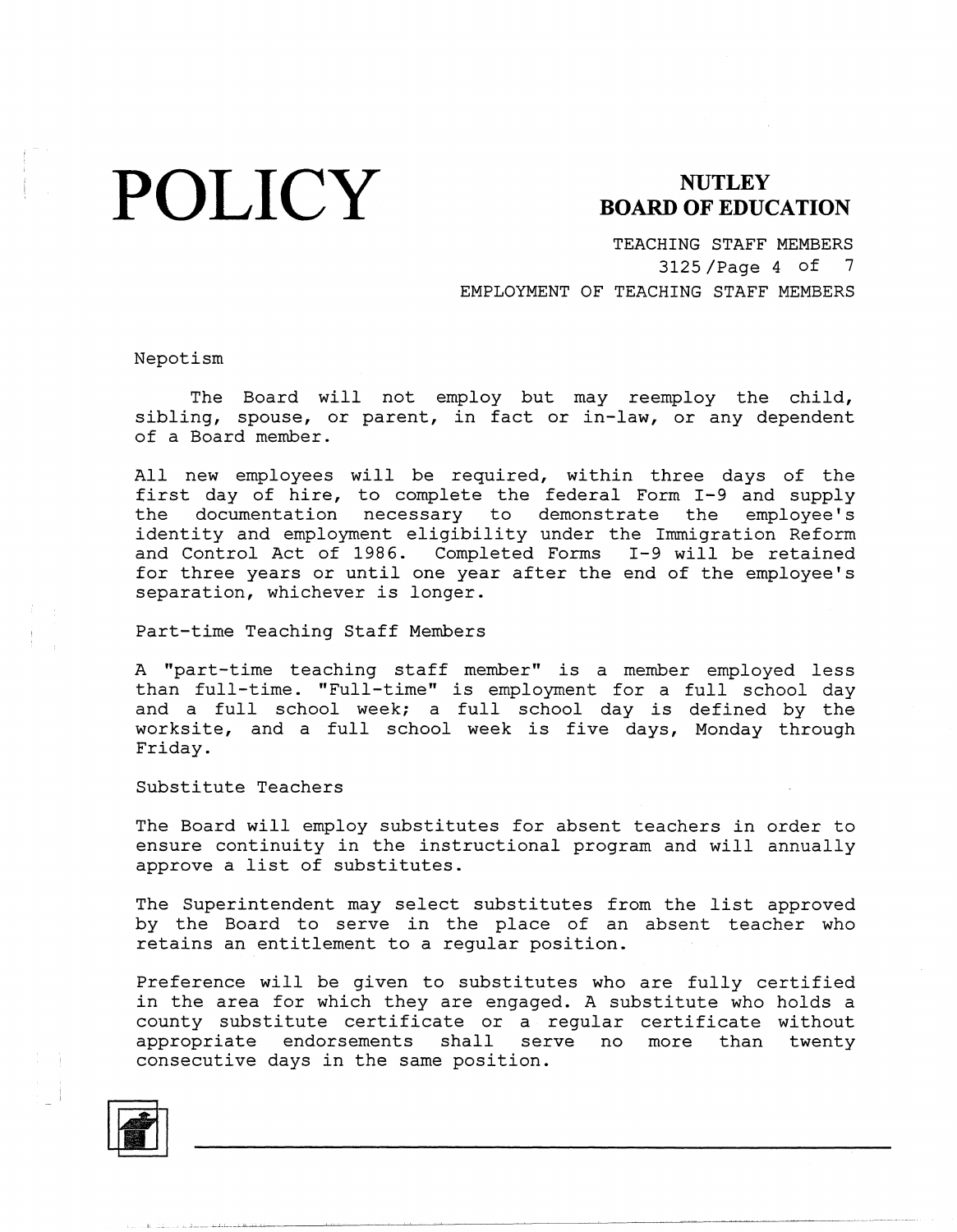**POLICY** BOARD OF EDUC

### **BOARD OF EDUCATION**

TEACHING STAFF MEMBERS 3125 /Page 5 of 7 EMPLOYMENT OF TEACHING STAFF MEMBERS

A substitute teacher shall follow the daily lesson plan provided by the regular teacher and, when that plan is exhausted, the instructions of the Principal. A substitute may not plan or direct an instructional program except as expressly permitted by the Superintendent.

Short-term substitute teachers shall be compensated by a two-step per diem wage established annually by the Board and will receive no other benefits.

In order to meet the needs of the district in circumstances deemed exceptional by the Supperintendent, he or she shall be empowered to adjust the rates, in his or her discretion, and to recommend the change to the Board accordingly.

Service as a substitute will not count toward the accrual of tenure or seniority.

Summer Enrichment Program

The Board shall approve the employment, fix the compensation, and set the term of employment for each person employed in the Summer Enrichment Program established for this district. The Board will employ only those candidates recommended by the Superintendent.

Service as a Summer Enrichment Program teacher will not count toward the accrual of tenure or seniority.

Nutley Board of Education Extended Day Program (EDP)

The Board shall approve the employment, fix the compensation, and set the term of employment for each person employed in the Extended Day Program established for this district. All supervisor and instructors must be certificated teachers. The Board will employ only those candidates<br>recommended by the Superintendent. Service as an Extended Day recommended by the Superintendent. Program teacher will not count toward the accrual of tenure or

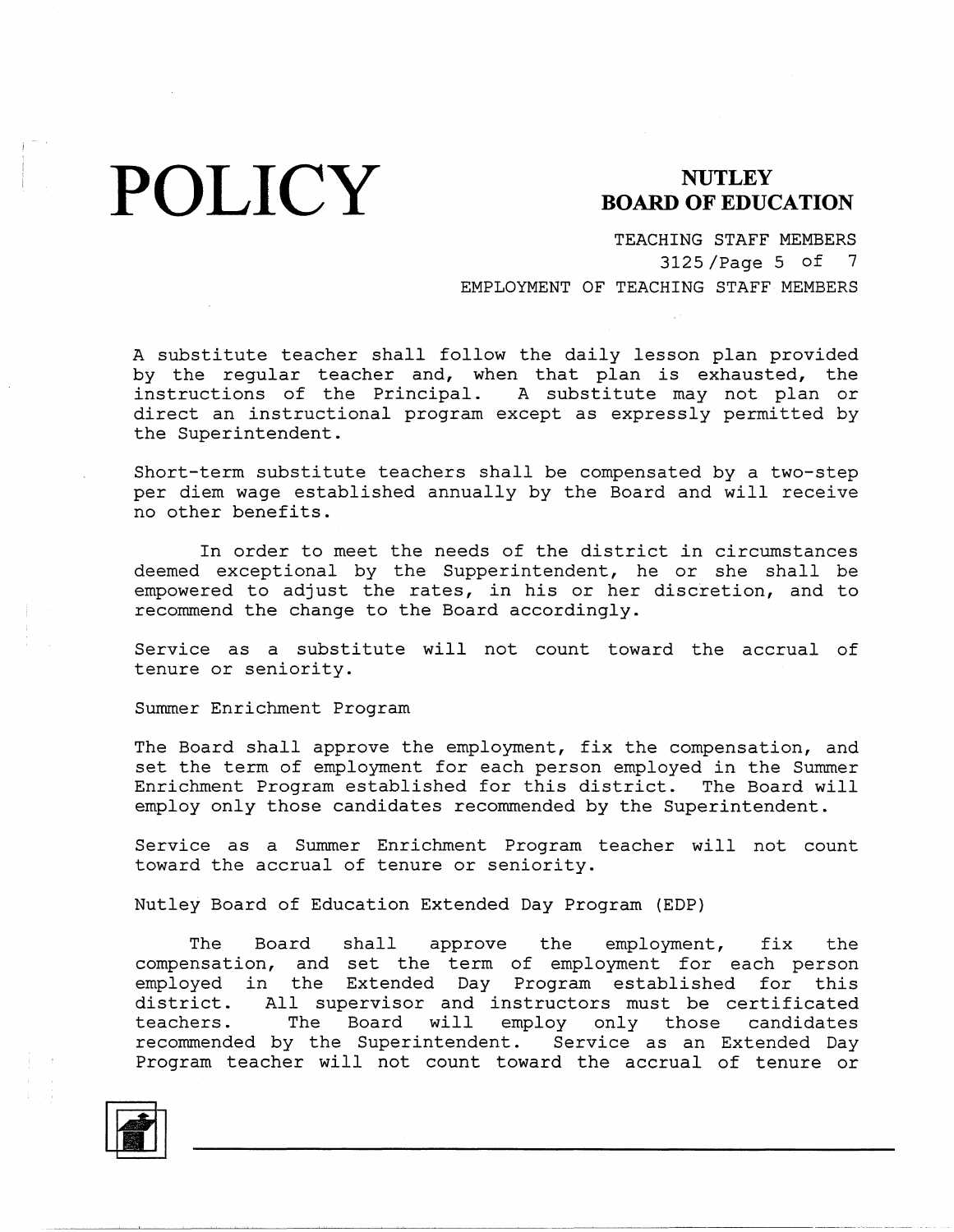# **POLICY**

### **NUTLEY BOARD OF EDUCATION**

TEACHING STAFF MEMBERS 3125 /Page 6 of 7 EMPLOYMENT OF TEACHING STAFF MEMBERS

seniority.

Athletic Coaches

The Board authorizes the Superintendent to recommend the employment of qualified coaches for the district interscholastic and intramural athletic programs. The Board will employ as athletic coaches only those persons who have experience in and knowledge of the specific sport, are properly certified, and possess the personal characteristics that qualify them to serve as role models to the pupils they coach.

An athletic coach whose duties include the athletic training of pupil athletes will be designated an athletic trainer and must be registered by the State Board of Medical Examiners as an athletic trainer.

The Superintendent shall advertise a vacancy in a coaching position by posting notice of the vacancy in this school district and by simultaneously advertising the vacancy by appropriate means throughout the region. The Superintendent may thereafter recommend to the Board the employment of any qualified candidate for the coaching position who possesses an instructional certificate issued by the New Jersey State Board of Examiners.

In the event that no qualified, fully certified candidate applies for the coaching position, the Superintendent may recommend to the Board a candidate who is the holder of a county substitute's certificate, provided that the Superintendent has demonstrated to the County Superintendent that the vacant coaching position has been advertised and no qualified, fully certified candidate has applied for the position; the Superintendent has attested in writing to the County Superintendent the prospective employee's knowledge and experience in the sport; and the County Superintendent has approved the employment of the candidate.

An athletic coach certificate shall be employed for a single designated sport employed under a county substitu